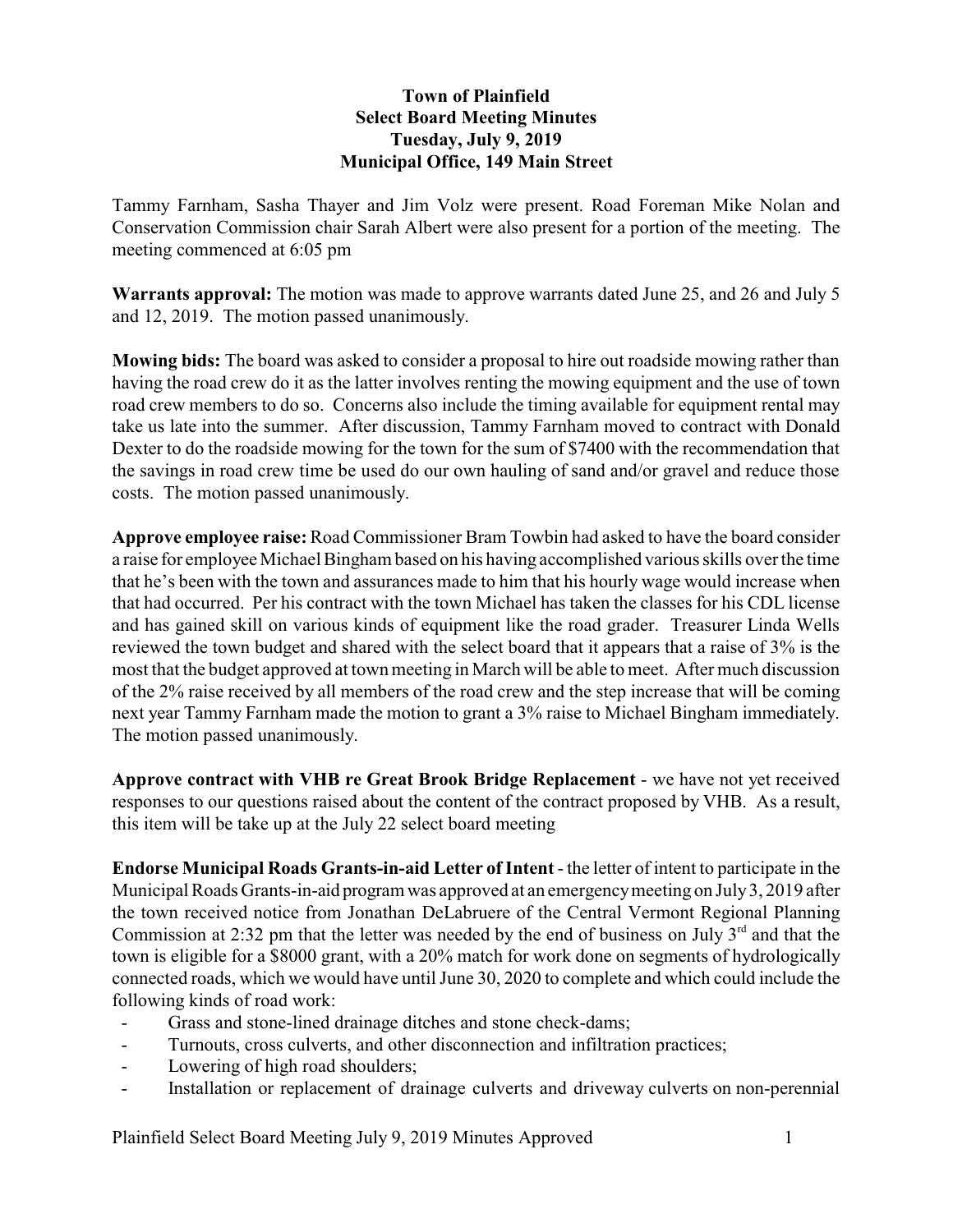streams within right of way and installation of culvert headwalls and outlet stabilization;

- Stabilizing conveyance zones;
- Addressing gully erosion on Class 4 roads; and
- Stabilizing catch basin outlets

The town will be able to select the road segments to work on in coordination with the Central Vermont Regional Planning Commission. It is also possible that a grant of more than \$8000 may be available if other towns decide not to participate in this program. The town has also been informed by Jonathan DeLabruere of the CVRPC that the letter of intent does not require that that town go forward with participating in the Municipal Roads Grants-in-aid program.

Since Tammy was not available to participate in this emergency meeting, endorsing the letter of intent sent on July 3, 2019 was put on the agenda for this July  $9<sup>th</sup>$  meeting. Jim Volz moved to endorse the Municipal Roads Grants-inaid Letter of Intent sent on July 3<sup>rd</sup>. The motion passed without objection.

**Conservation Commission request for contract approval for mowing and brush hogging on trails:** Sarah Albert appeared to seek select board approval of a contract for mowing and brush hogging on trails in the town forest. Two proposals from Kyle Bellevance were presented by Sarah Albert. One proposal called for a day's work of brush hogging with a separate charge of \$125/hour for stump grinding. Sarah explained that the work of keeping trails open has previously been done by conservation commission members volunteering, but they realized that they simply aren't able to continue to do so. Re the trails, Sarah explained that the trails have grown up with brambles in many places, and within those brambles are stumps which would have to be ground down prior to brush hogging to avoid damage to the brush hogging machinery. Because of the vegetation having grown over many such stumps, it is not possible to easily locate the stumps needing to be ground down. There was concern that a day's work seemed excessive given the length of the trails in question, something on the order of a mile or a little over that. After discussion, the board recommended that the work be done next year, with the stumps marked in the spring before the vegetation starts to cover them in order to get contracts better reflecting what the costs will be. As a result a contract for mowing and brush hogging on the trails in the town forest was not approved.

**Approval of Memorandum of Understanding regarding hydrologic abatement project at The Health Center:** The Central Vermont Regional Planning Commission put together a proposal to address a gully forming at the river side of The Health Center property, with water and possible sediment going into the river and a risk of erosion over time. Initial planning has been done at no cost to the town. In order to proceed, the Central Vermont Regional Planning Commission is seeking a Memorandum of Agreement with the town to cover the annual maintenance that will be needed which is expected be about a half day's work each year from the road crew. Road Commissioner Bram Towbin attended a kick off meeting at the Health Center earlier in the month and recommends that the town approve this memorandum of agreement based on possible damage to the river and the increasing interest from the Agency of Natural Resources regarding what towns are doing to address water quality issues on rivers and Lake Champlain. Pam Deandrea who is handling this project will seek only grants for construction that will not involve any contribution from the town. After discussion, Jim Volz moved for approval of the Memorandum of Understanding with the Central Vermont Regional Planning Commission for the hydrologic abatement project at The Health Center. The motion pased unanimously.